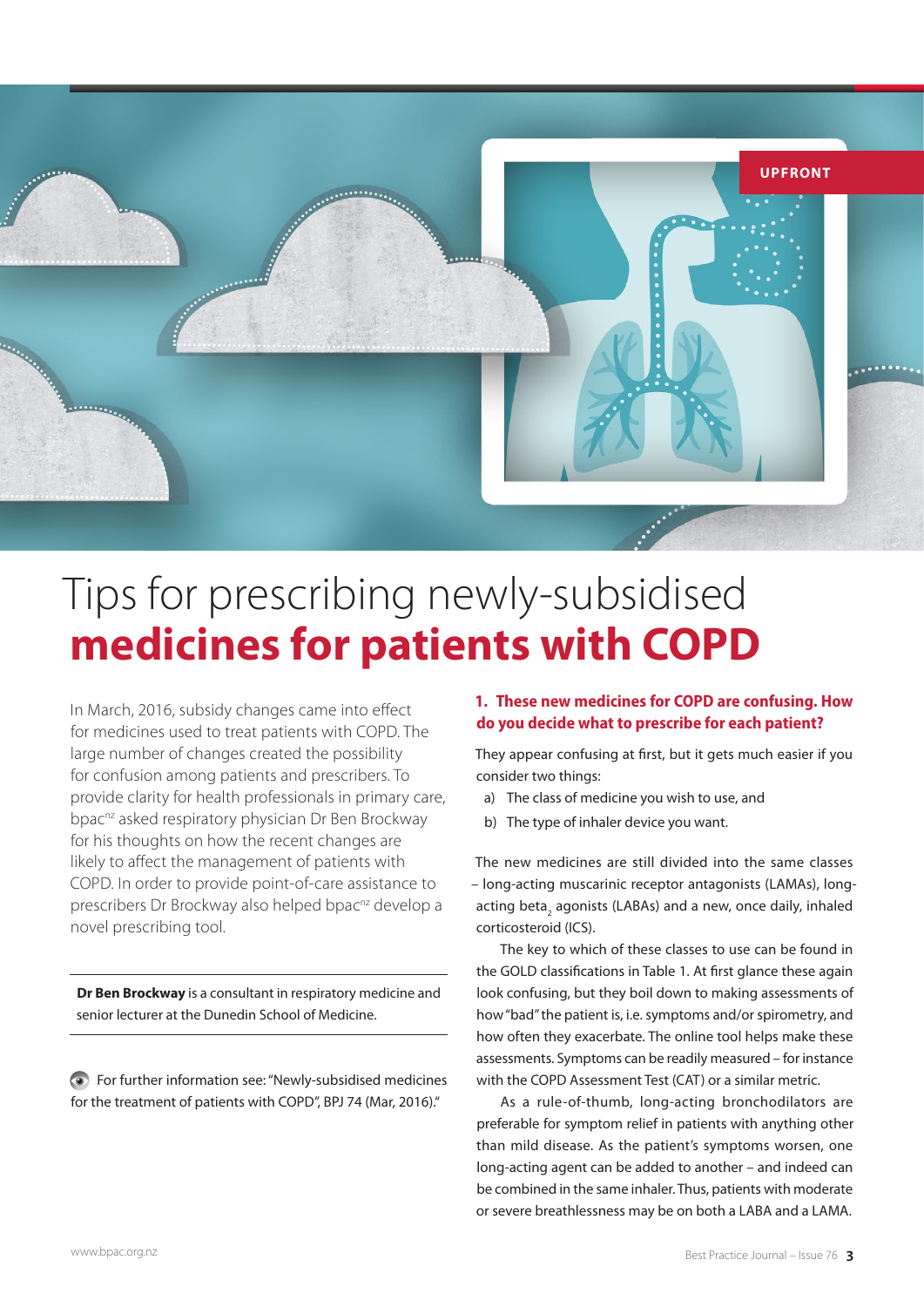| <b>Patient category</b> | <b>Characteristics</b>                   | <b>Exacerbations per year</b>               | <b>Spirometric classification</b>       | <b>mMRC</b> | <b>CAT</b> |
|-------------------------|------------------------------------------|---------------------------------------------|-----------------------------------------|-------------|------------|
| A                       | Less symptoms: low<br>exacerbation risk  | $\leq$ 1 not leading to<br>hospitalisation  | $GOLD 1-2$<br>FEV, $\geq$ 50% predicted | $0 - 1$     | < 10       |
| B                       | More symptoms: Low<br>exacerbation risk  | $\leq$ 1 not leading to<br>hospitalisation  | $GOLD 1-2$<br>FEV, $\geq$ 50% predicted | > 2         | >10        |
|                         | Less symptoms: high<br>exacerbation risk | $\geq$ 2, or 1 requiring<br>hospitalisation | $GOLD$ 3-4<br>FEV, < 50% predicted      | $0 - 1$     | < 10       |
| D                       | More symptoms: high<br>exacerbation risk | $\geq$ 2, or 1 requiring<br>hospitalisation | $GOLD$ 3-4<br>$FEV1 < 50\%$ predicted   | $\geq 2$    | >10        |

Patients with multiple exacerbations per year and severe airflow obstruction may benefit from an ICS as well. The role of inhaled steroids is currently under intense debate, as across the class they are associated with a rise in incidence of pneumonia when used by patients with COPD. It is reasonable to suggest that ICS treatment in COPD is decreasing and their precise role may be better defined in the future – perhaps on the basis of a biomarker such as eosinophilia, in blood or sputum, or exhaled nitric oxide. Data for these approaches, however, are currently contradictory. This is not the case in asthma, however, where they remain the bedrock of treatment.

It is also worth reiterating that all patients should have a short-acting reliever, usually a SABA, i.e. salbutamol or possibly terbutaline. It is not wise to prescribe ipratropium (SAMA) containing medicines, e.g. Atrovent or Duolin, if the patient is also using a LAMA such as tiotropium, umeclidinium, or glycopyrronium as they may compete for the same muscarinic receptor binding sites and reduce efficacy.

There is no current convincing evidence to favour any of the new medicines in each class over their competitors.

For further information see: "Upfront: Are blood eosinophil counts helpful in predicting patient responses to inhaled corticosteroids in COPD?", BPJ (Mar, 2016).

#### **2. Do you have any potential safety concerns with the introduction of the new medicines?**

There is a dearth of high quality safety data for all the medicines used to treat patients with COPD, although some specific agents have been studied in select populations, e.g. tiotropium in the TIOSPIR (Tiotropium Safety and Performance in Respimat) study.<sup>1</sup> Nonetheless, direct safety studies often exclude just the type of multi-morbid patients whom we typically see with COPD. The short answer therefore is that we do not see much difference in safety profile between the new medicines and the existing ones as yet, but the whole area is in need of more study at a national/population level.

### **3. Are there any specific groups of patients who are likely to benefit from a change to one of the new medicines?**

From a patient perspective, the biggest change they would see with the new inhalers are the inhaler types and the shift to once daily dosing. So patients who sometimes struggle to remember to take the 12-hourly medicines may be happy to have a once daily alternative.

The new inhalers include a combination not previously available: the LABA/LAMA combinations.

- Indacaterol/glycopyrronium (Ultibro Breezhaler)
- **Umeclidinium/vilanterol furoate (Anoro Ellipta)**
- **Olodaterol/tiotropium (Spiolto Respimat)**

These were initially positioned for patients with a lot of symptoms but not too many exacerbations i.e. GOLD group B, but recent information from a trial investigating the effect of indacaterol/glycopyrronium versus fluticasone/ salmeterol on exacerbation rates in patients with moderate to very severe COPD (the FLAME trial) suggests they are also effective at reducing exacerbation frequency.<sup>2</sup> A LABA/LAMA combination is therefore a reasonable starting point for patients in GOLD groups B and C, and may be an acceptable choice in D as well. However, note that the Special Authority criteria for the LABA/LAMA classes states that the "patient has been stabilised on a LAMA", so they must have been given tiotropium, glycopyrronium, or umeclidinium previously before commencing a combination LABA/LAMA.

#### **4. There are some new types of inhaler devices now available. How do you work out which inhaler is best for your patient? Are some devices easier to use than others?**

First up, none of the new devices can be used with a spacer. As always, you will need to carefully instruct the patient and check their inhaler technique regularly. Just giving out a script